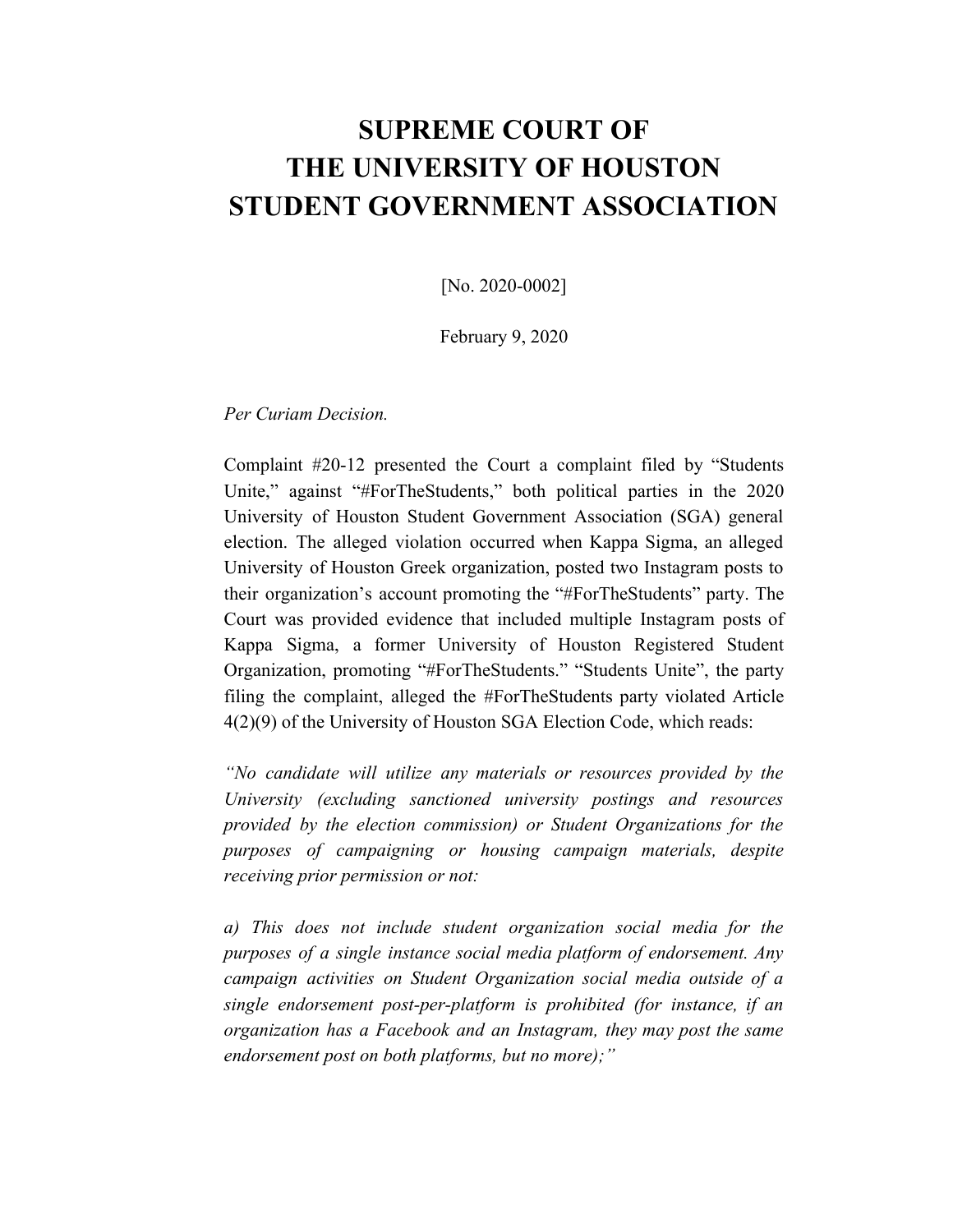#### **Issues Before the Court**

There are three issues the Court must address. They are as follows:

### **1) Can an individual and/or an association be held accountable for the actions of a third and/or unaffiliated party?**

The Court unanimously agrees that individuals and/or associations cannot be held accountable for the actions of a third and/or unaffiliated party so long as they are not conspiratorial in the alleged violation. Based on the testimony of both parties, the Court finds it probable that the Attorney General found members within #ForTheStudents conspiratorial in this case.

#### **2) What is the formal definition of a "Student Organization"?**

The Court unanimously agrees that the Senate must formalize a definition of what a "Student Organization" means if such a definition is required for proper enforcement of the Election Code. The current definition is unconstitutionally vague, indicated by both parties' extream varied understanding of what a "Student Organization'' entails and the Court's inability to determine a definition or find one provided by the Student Government Association.

## **3) Does the Student Government Association have the authority to regulate the actions and speech of a third party Student Organization?**

The Court unanimously agrees that the Student Government Association of the University of Houston does not have the authority to regulate the actions and/or speech of a third party student organization. Therefore, any attempt to regulate the number of posts made by a Student Organization under the Election Code is beyond the scope and authority of the Student Government Association.

#### **Conclusion**